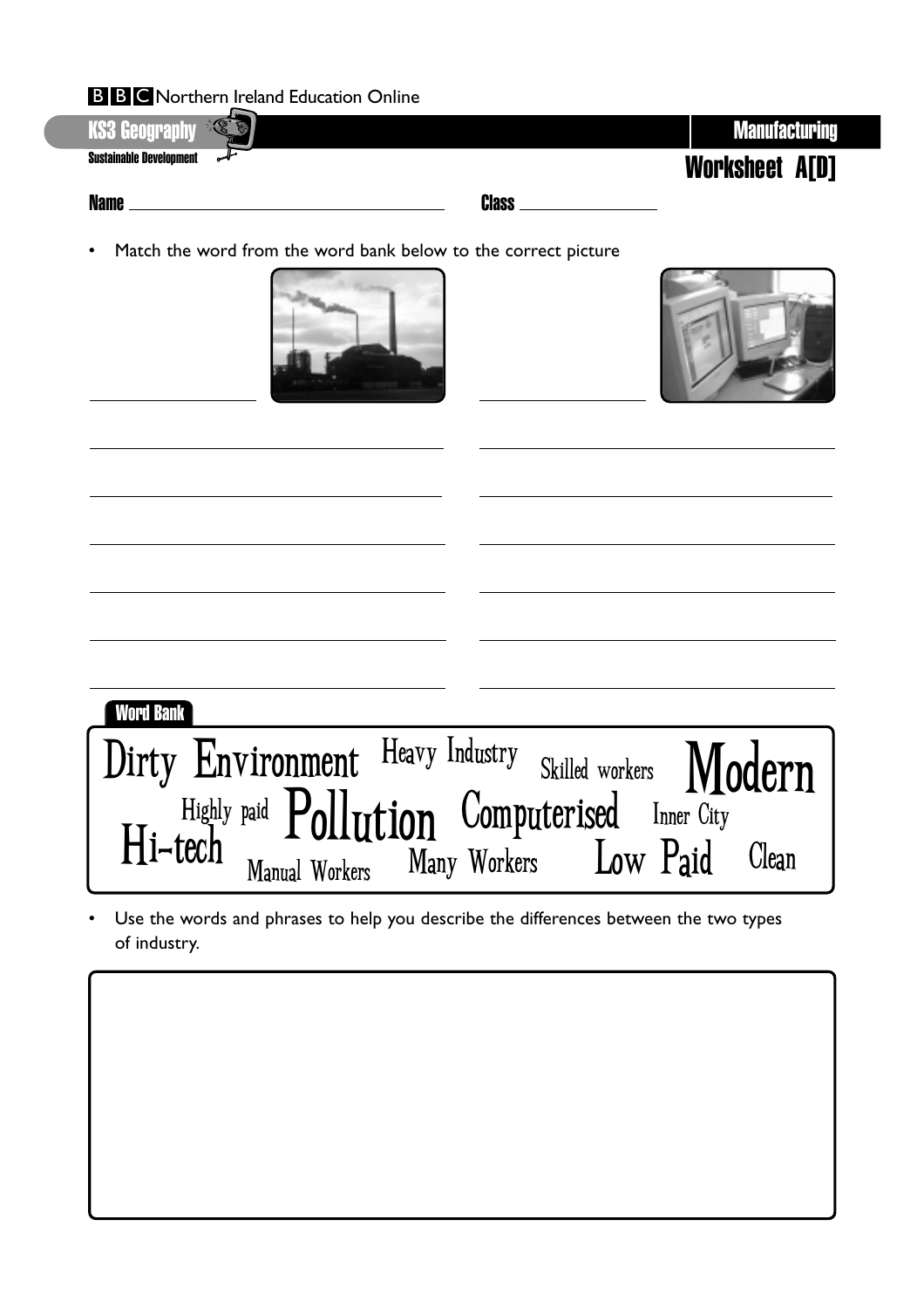| <b>KS3 Geography</b>                                  |                                  | <b>Manufacturing</b> |  |  |
|-------------------------------------------------------|----------------------------------|----------------------|--|--|
| <b>Sustainable Development</b>                        |                                  | Worksheet B[D]       |  |  |
|                                                       | <b>Class</b> ___________________ |                      |  |  |
| • Describe what is meant by the three job categories. |                                  |                      |  |  |
|                                                       |                                  |                      |  |  |
|                                                       |                                  |                      |  |  |
|                                                       |                                  |                      |  |  |

• Put the following jobs into the correct category.

| Primary | Secondary | Tertiary |
|---------|-----------|----------|
|         |           |          |
|         |           |          |
|         |           |          |
|         |           |          |
|         |           |          |
|         |           |          |

**Word Bank**



• Which type of job would you most like to have and why?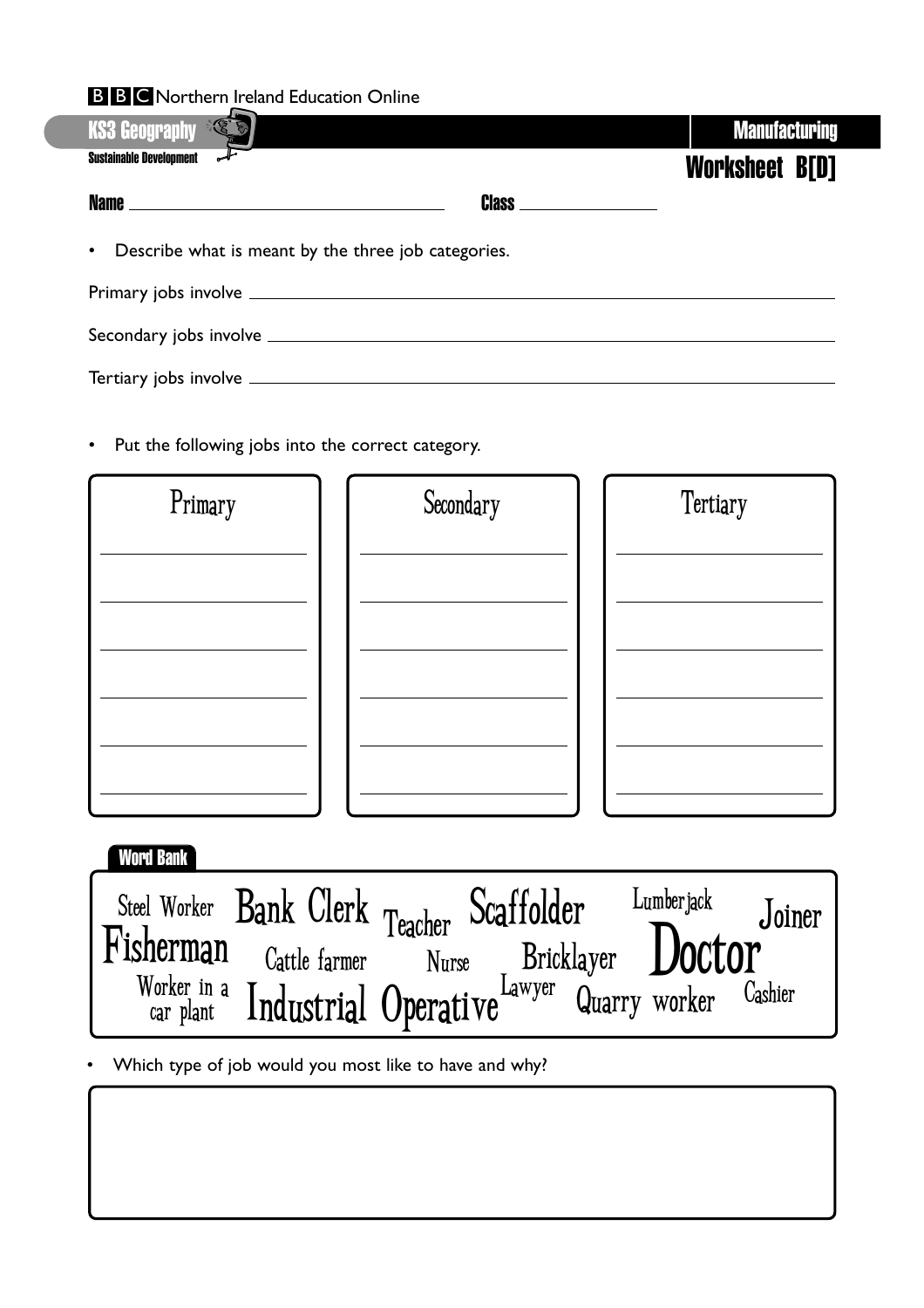

• Manufacturing Industry can be thought of as a system.There are inputs, processes and outputs. In other words raw materials and manufactured products are needed; work is done to them and the final product is obtained.What would be the inputs, processes and outputs for a bag of crisps (some have been done for you)?

| Inputs<br><b>Oil</b> | Processes      | Outputs<br><b>Potato Skin</b> |
|----------------------|----------------|-------------------------------|
| <b>Electricity</b>   | <b>Washing</b> |                               |
|                      | <b>Slicing</b> |                               |
|                      |                |                               |

• Could you make up a systems diagram for another industry that you know?

| Inputs | Processes | Outputs |
|--------|-----------|---------|
|        |           |         |
|        |           |         |
|        |           |         |
|        |           |         |
|        |           |         |
|        |           |         |

| Outputs |  |  |
|---------|--|--|
|         |  |  |
|         |  |  |
|         |  |  |
|         |  |  |
|         |  |  |
|         |  |  |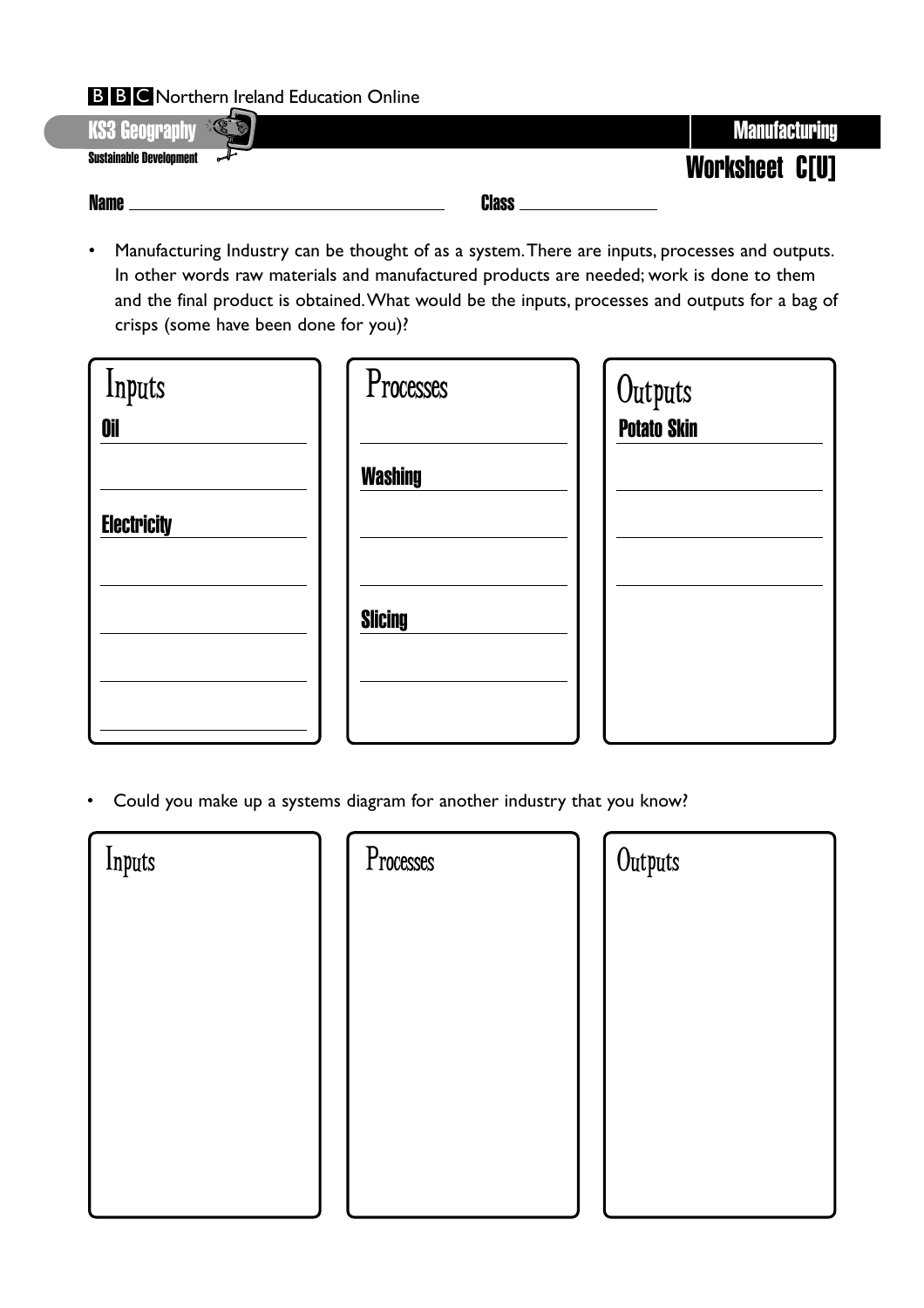

• Using the map below locate the ten leading companies in Northern Ireland. Name the company and the location.



• For each of the companies state three facts - amount of profit made, number of employees whatever you choose you will need to go back to the website to find this information.

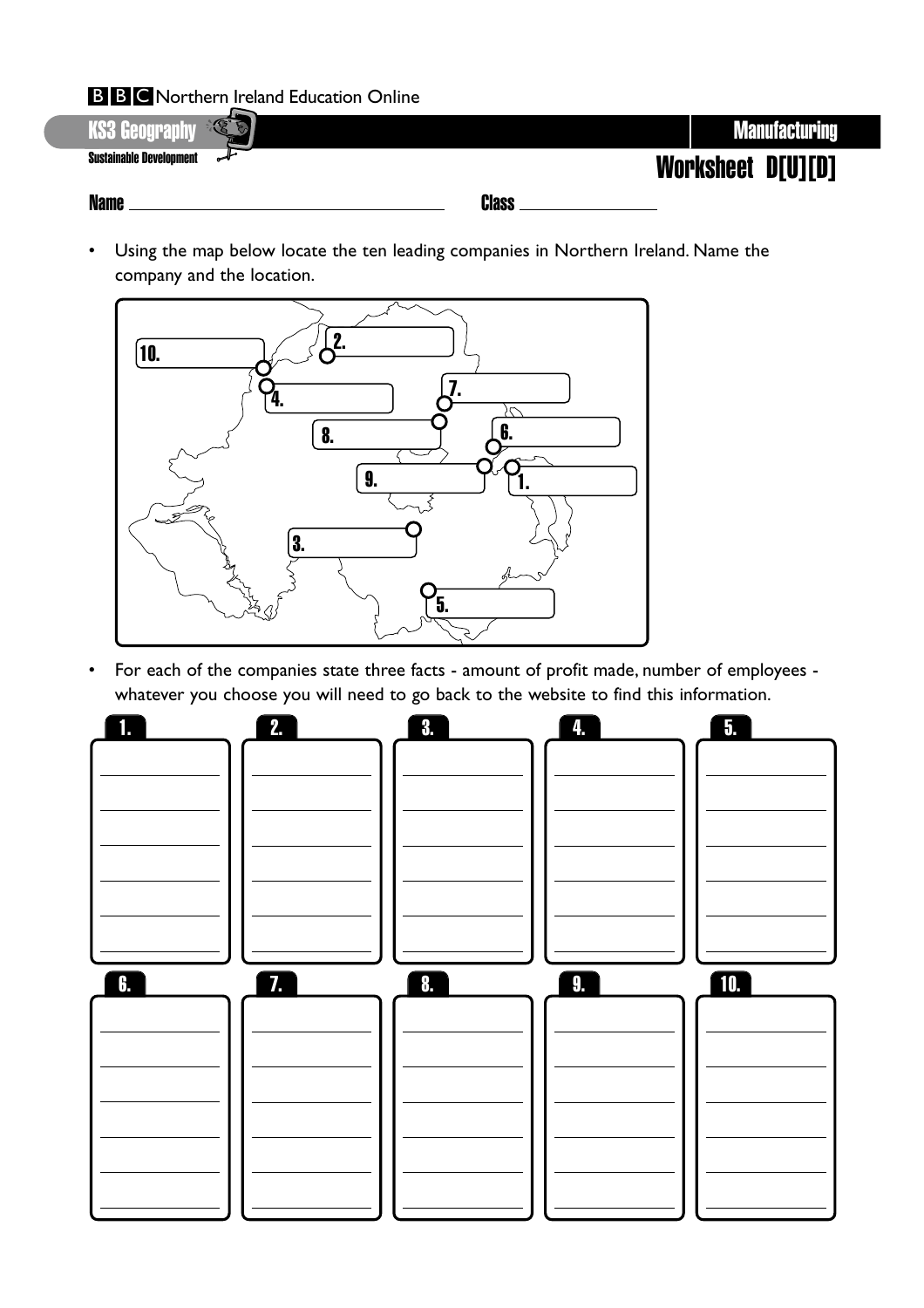

• How has manufacturing industry in Northern Ireland changed? Match the phrase/word from the selection below, to the correct place on the timeline. If you are unsure - go back to the website to check.



Service industry growth. Mitchelin tyres opened. Competition from Far East. Textile industry diversified into man made fibres. 8.5% growth in manufacturing. 80,000 jobs lost in shipbuilding and textiles clothing. De Lorean cars close. Grundig tape recorders opened. Linen in decline. Cease-fires inspire confidence. 20,000 workers in Harland & Wolff.